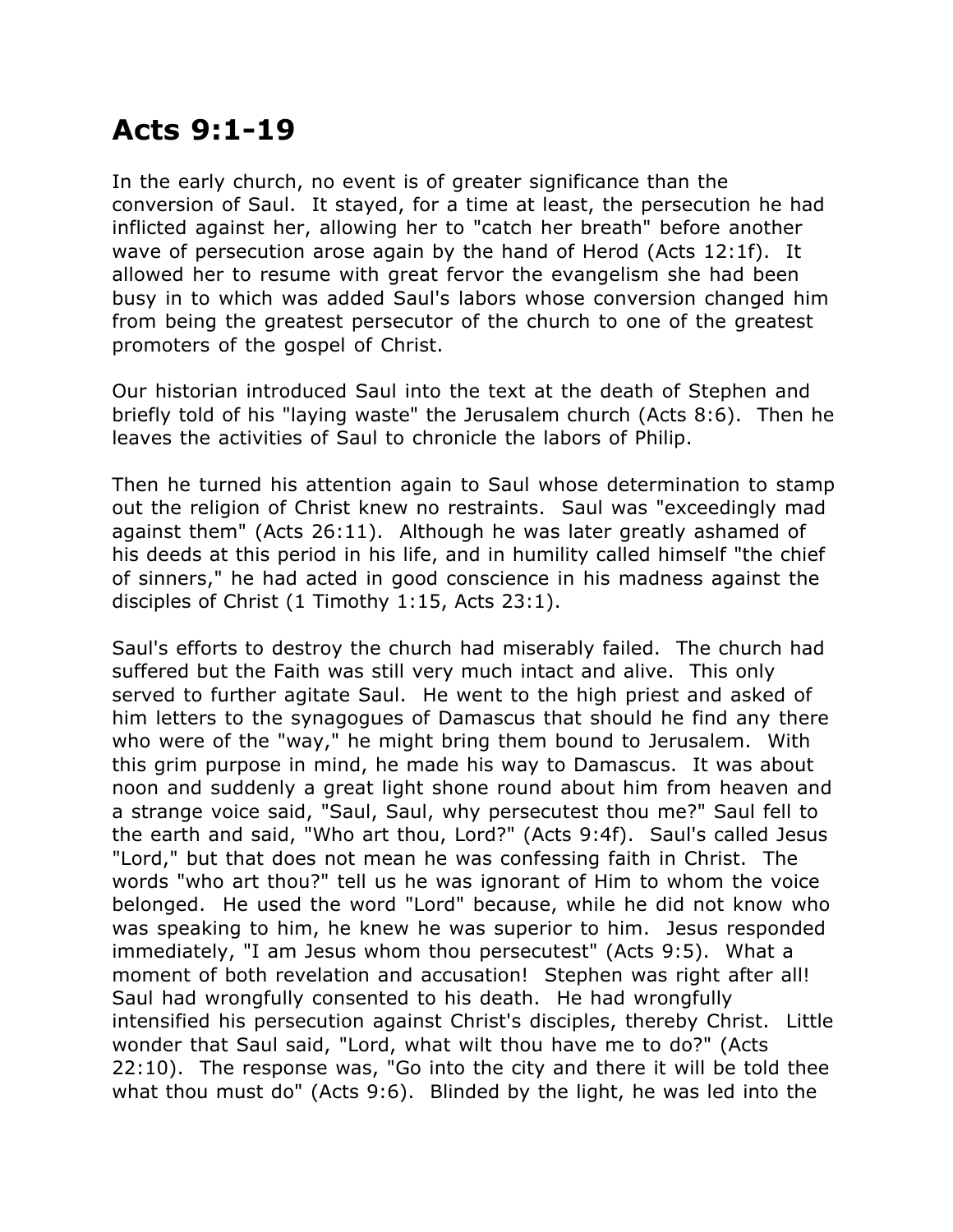city where for three days and nights he fasted and prayed. Men with him saw the light and heard a sound but did not understand the voice because Jesus had spoken in the Hebrew tongue (Acts 26:14). Saul was told that a man named Ananais would come, lay hands upon him to restore his sight, and also tell him the things he "must do."

Ananais receive the Lord's message with negative reaction. He said, "Lord, I have heard from many of this man, how much evil he did to thy saints at Jerusalem and here he has authority from the chief priests to bind all that call upon thy name" (Acts 9:13f). Ananais did not know what the Lord knew. "Go thy way," He said, "For he is a chosen vessel unto me" (Acts 9:15f).

His objections removed, Ananais followed the Lord's bidding and went to the designated place. He told Saul that the Lord had sent him that he might receive his sight and be filled with the Holy Spirit (Acts 9:17). He then commanded, "and now, why tarriest thou? Arise and be baptized and wash away thy sins, calling on the name of the Lord" (Acts 22:16). This raises a significant question. Was Saul saved on the Damascus road? Present day preachers think so. They assert Saul was saved as soon as he saw the light. Of course that could not be, for at that point he was not a believer. But was he saved after Jesus revealed Himself to Saul and he came to believe in Him? Consider three things. If Saul was saved on the Damascus road, SAUL DIDN'T KNOW IT. For three days he neither ate nor drank, but continued constantly in prayer, evidencing an agitated, troubled spirit. If he was saved, he was the most miserable "saved man" there ever was. Saul regarded his salvation as occurring when he was baptized. He wrote Romans, "Are ye ignorant that all WE who were baptized into Christ were baptized into his death? WE were buried therefore with him through baptism into death: that like as Christ was raised from the dead through the glory of the Father, so WE also might walk in newness of life" (6:3-5). If Saul was saved on the road to Damascus, THE LORD DIDN'T KNOW IT! He told Saul that in the city he would be told what he MUST DO (Acts 9:6). Then He sent Ananais to tell him, "Arise and be baptized and wash away thy sins..." (22:16). If Saul was saved on the Damascus road, Ananais DIDN'T KNOW IT! He charged Saul to arise and be baptized THAT HE MIGHT WASH AWAY HIS SINS.

All the disciplines and manuals in the world, coupled with the wisdom of highly educated men, articulate in eloquent speech and human reason, cannot set aside the fact that Jesus, who died to make salvation possible, said, "He that believeth and is baptized shall be saved...." (Mk. 16:6). Should not Jesus know what He requires of men in order for them to be